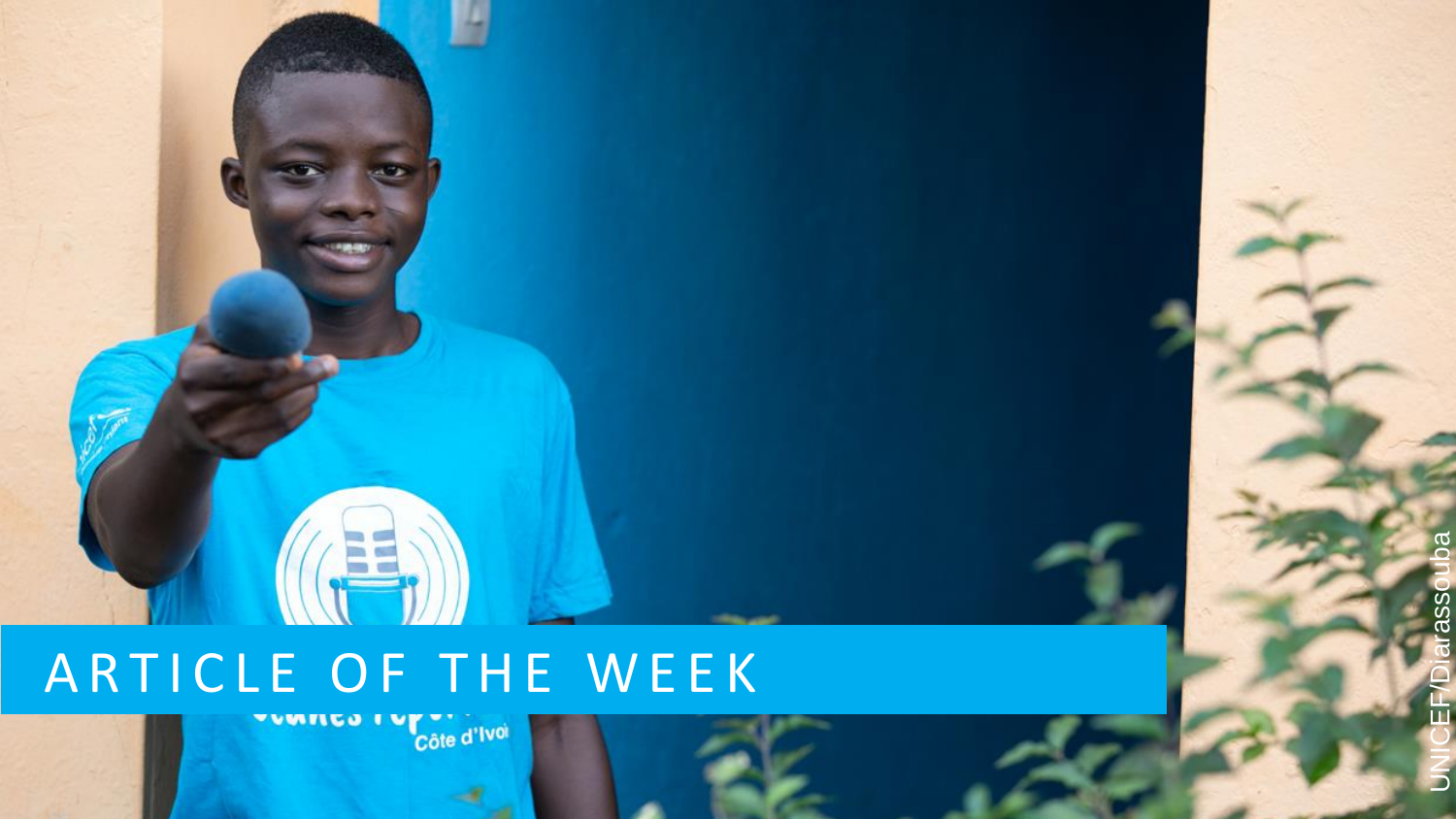# GUESS THE ARTICLES

These pictures provide a clue to this week's articles.

How do these pictures help you? Can you guess how they are linked together? Write down your thoughts or discuss with someone in your house.







Unicef/Laos Unicef/Chalasani Unicef/McIlwaine



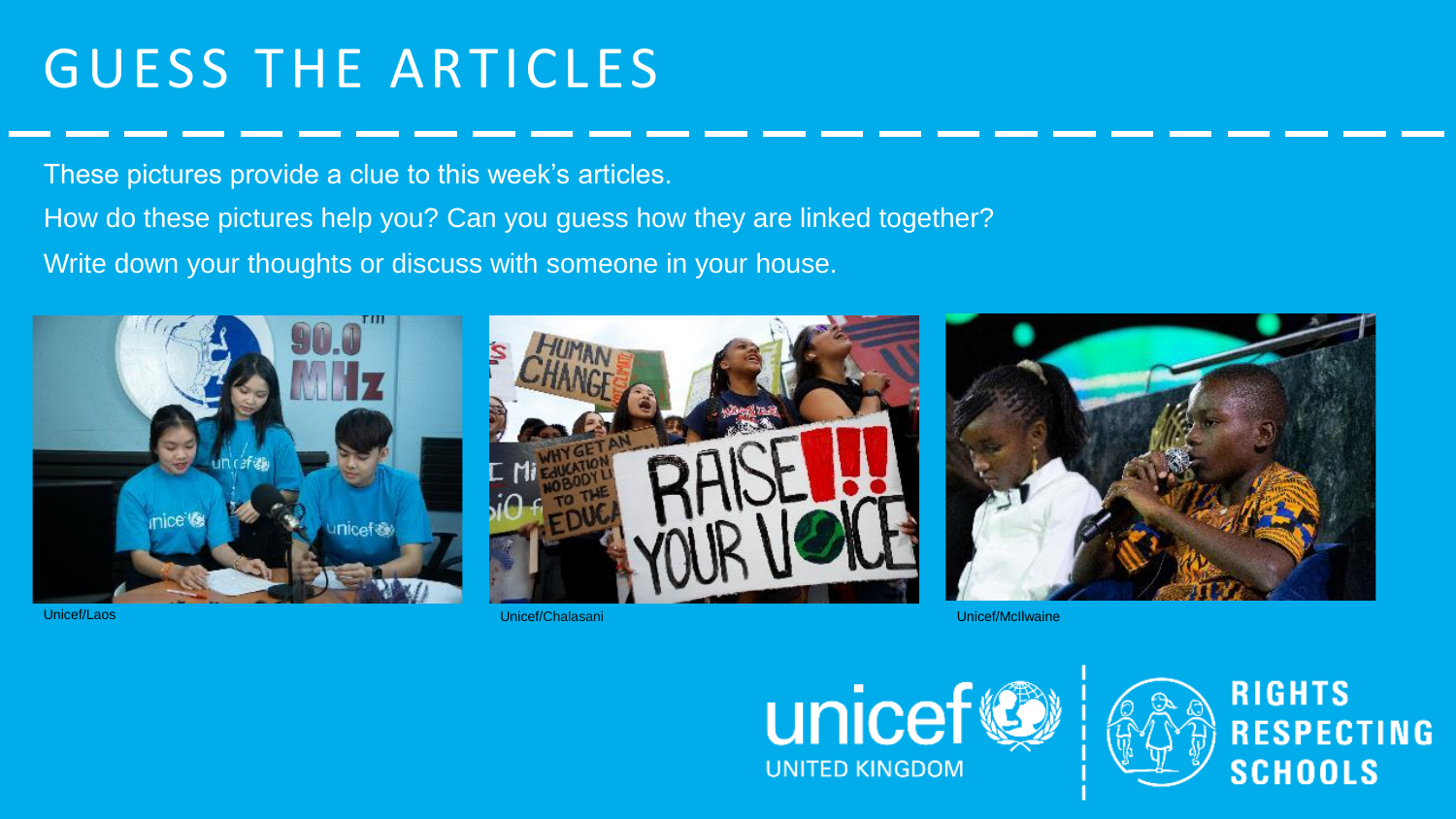### INTRODUCING PARTICIPATION

### Steven introduces Participation





Participation is one of the **[four General Principles](https://www.niccy.org/children-and-young-people/your-rights/un-report-on-children-s-rights-in-the-uk/general-principles-the-basis-of-the-uncrc/)** of the UN Convention on the Rights of the Child and is a theme which runs through the whole Convention, but there are two articles we're focusing on this week:

#### **Article 12 – Respect for the views of the child**

Every child has the right to express their views, feelings and wishes in all matters affecting them, and to have their views considered and taken seriously. This right always applies, for example during immigration proceedings, housing decisions or the child's day-to-day home life.

#### **Article 13 – Freedom of expression**

Every child must be free to express their thoughts and opinions and to access all kinds of information, as long as it is within the law.



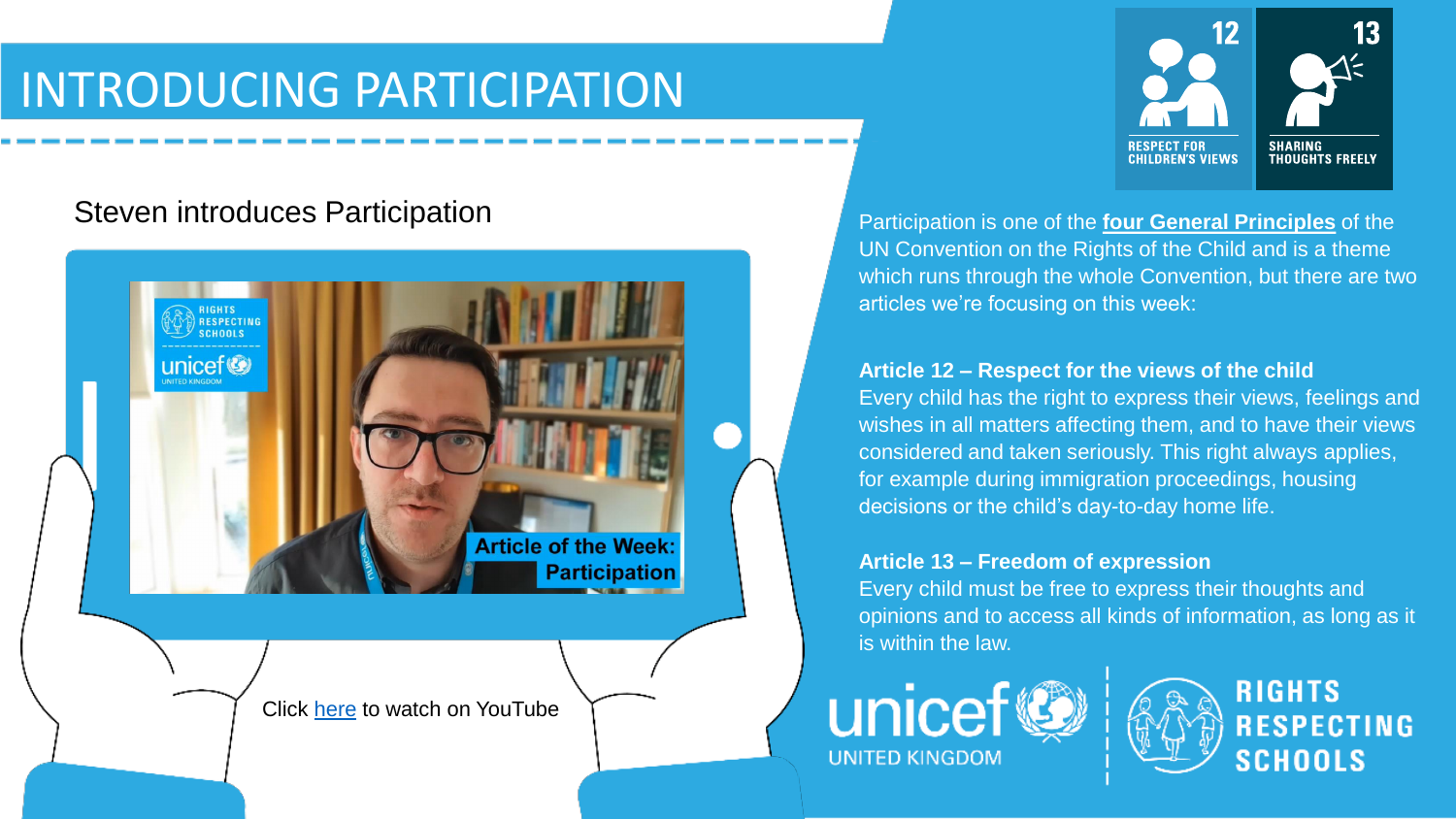### EXPLORING PARTICIPATION



**Why should you be able to share your views and opinions on matters that affect you?** 



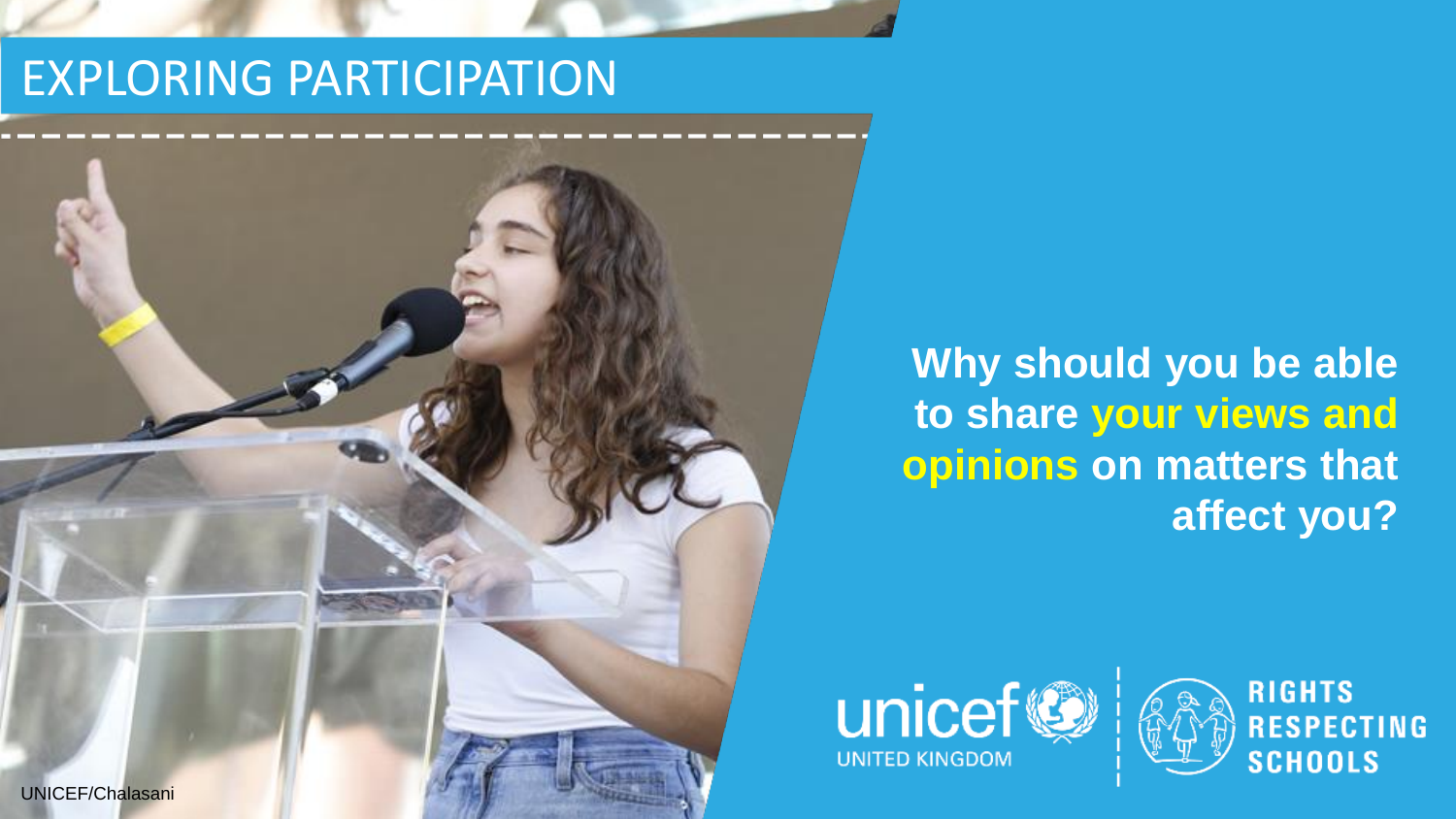# HOW MANY OF THESE DID YOU GET?

- Being involved in decisions makes you feel like a part of it, you have ownership.
- Relationships between children and adults improve when there's communication.
- School is there to help children to learn, so it is important to put children at the centre.
- Pupils have some great ideas that adults might never think of.
- It helps to prepare you for adulthood.
- Children and young people feel valued.
- Involving young people means there are more people to make a difference.
- We all have different views and experiences, so including everyone means we get lots of perspectives.
- It can help you to learn about politics and democracy.
- It is your right to be involved in decisions which affect you!

What else did you think of?

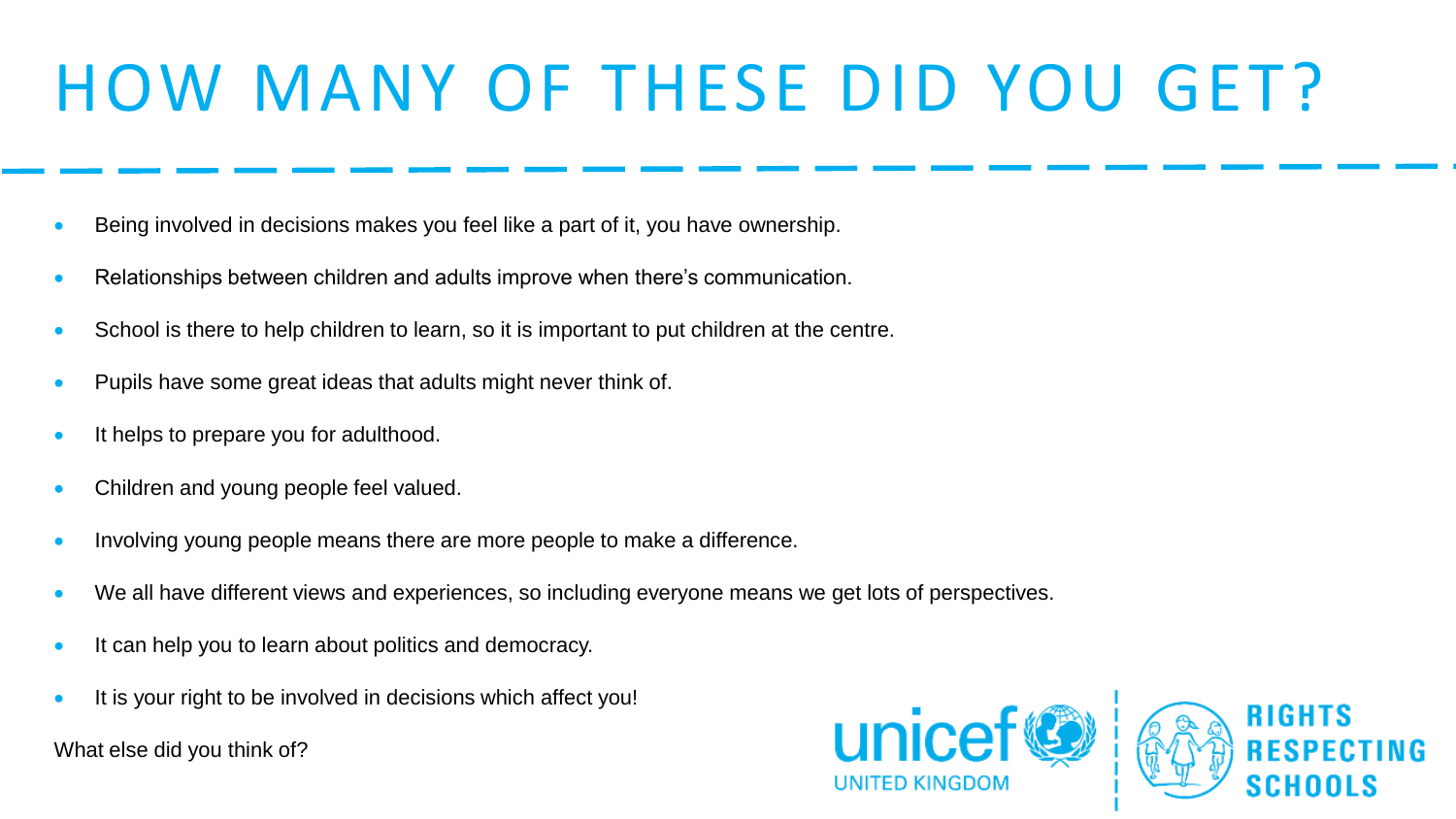# PRIMARY ACTIVITIES

**You do not need to complete every activity but if you have time you can try to complete more than one**.



**What decisions do you make in your house? What about in school? Do you think you should have more of a say?**

**Write down your reasons why and try to persuade the grown-ups.**

Imagine your teddy or doll could talk, what do you think they'd tell you? How would you show that you were listening?

Draw a picture or explain to someone how you are listening to them and taking their views seriously.



After learning about refugees, 6 year old Paisley wanted to help. [She shares her story in this video.](https://www.youtube.com/watch?v=5_BpPiMjJ4s)

Have you ever donated something or raised money for charity? Find out a bit more about a charity and how it helps people to access their rights.

Draw a picture of your favourite thing in the whole world. It can be absolutely anything, the choice is yours.

Tell someone all about why it's so **important to you.**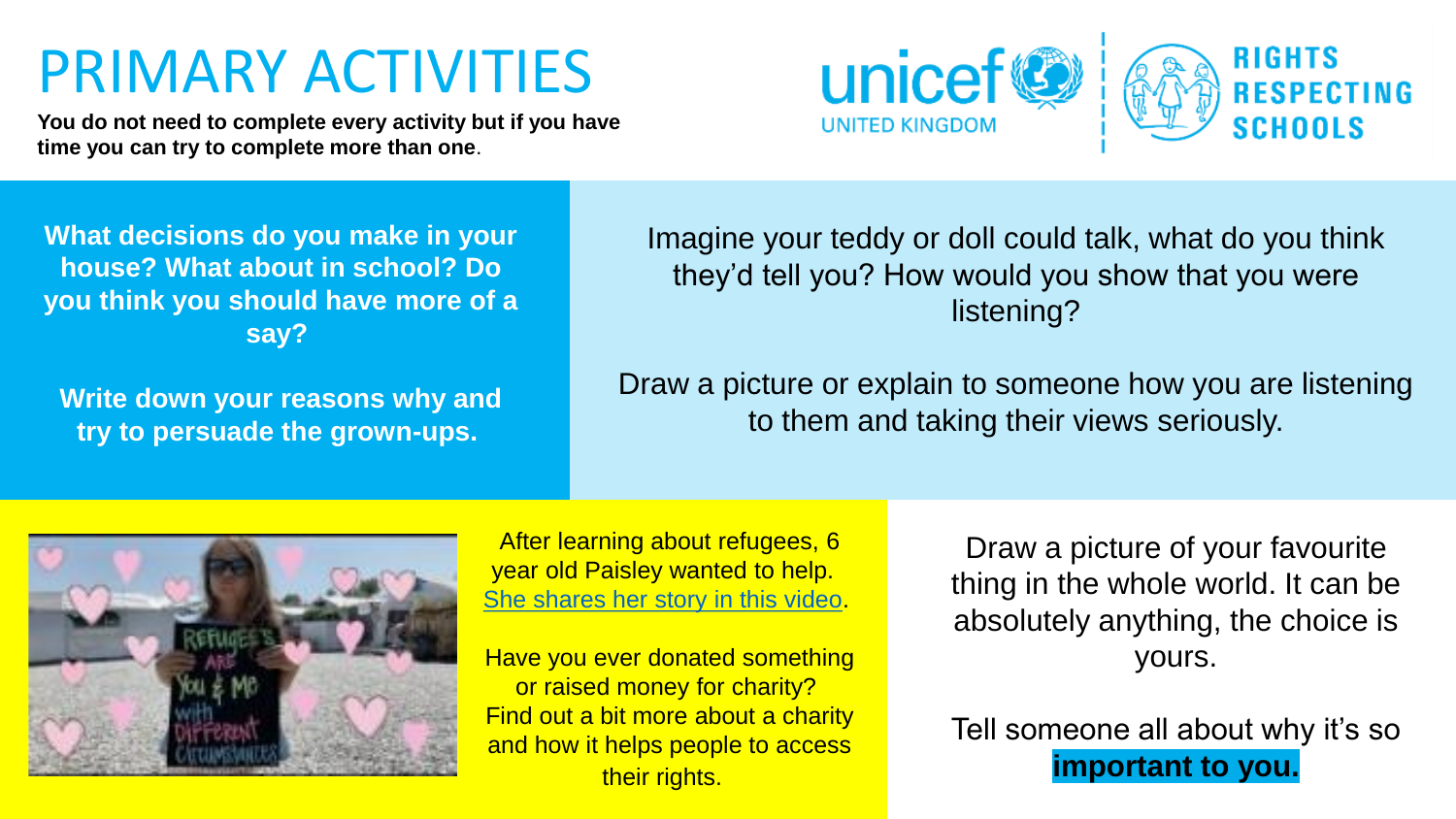# PRIMARY ACTIVITIES 2

**You do not need to complete every activity but if you have time you can try to complete more than one.** 





Have you ever used **Two Stars and a Wish to** give feedback? It's really simple, you think about two things that were really good (stars) and one that you'd like to change (wish).

Thinking about your last week at school, what would be your Two Stars and a Wish feedback? If you can, share this with your class.

Have you heard of the Global Goals? Watch [this video](https://www.youtube.com/watch?v=lOCFpsWaSrs) to show how the voice and participation of children and young people can make a difference.

Can you think of one thing you could do to make the world a better place and promise to do it? Perhaps you could get other people to sign your pledge, too.





#### Many films, [like this one, Aliah,](https://vimeo.com/40378124) are

made to highlight an issue or cause. Can you see the connections to rights in the film? Do you think it's a good way of raising awareness?

Create a storyboard for your own film about rights. What's it about? Which articles will feature?

**The Children and Young People's Commissioner for Scotland developed [7 Golden Rules for participation.](https://cypcs.org.uk/get-help/i-work-with-younger-people/golden-rules/)** 

**Work with your friends to develop some participation rules for your class or school.**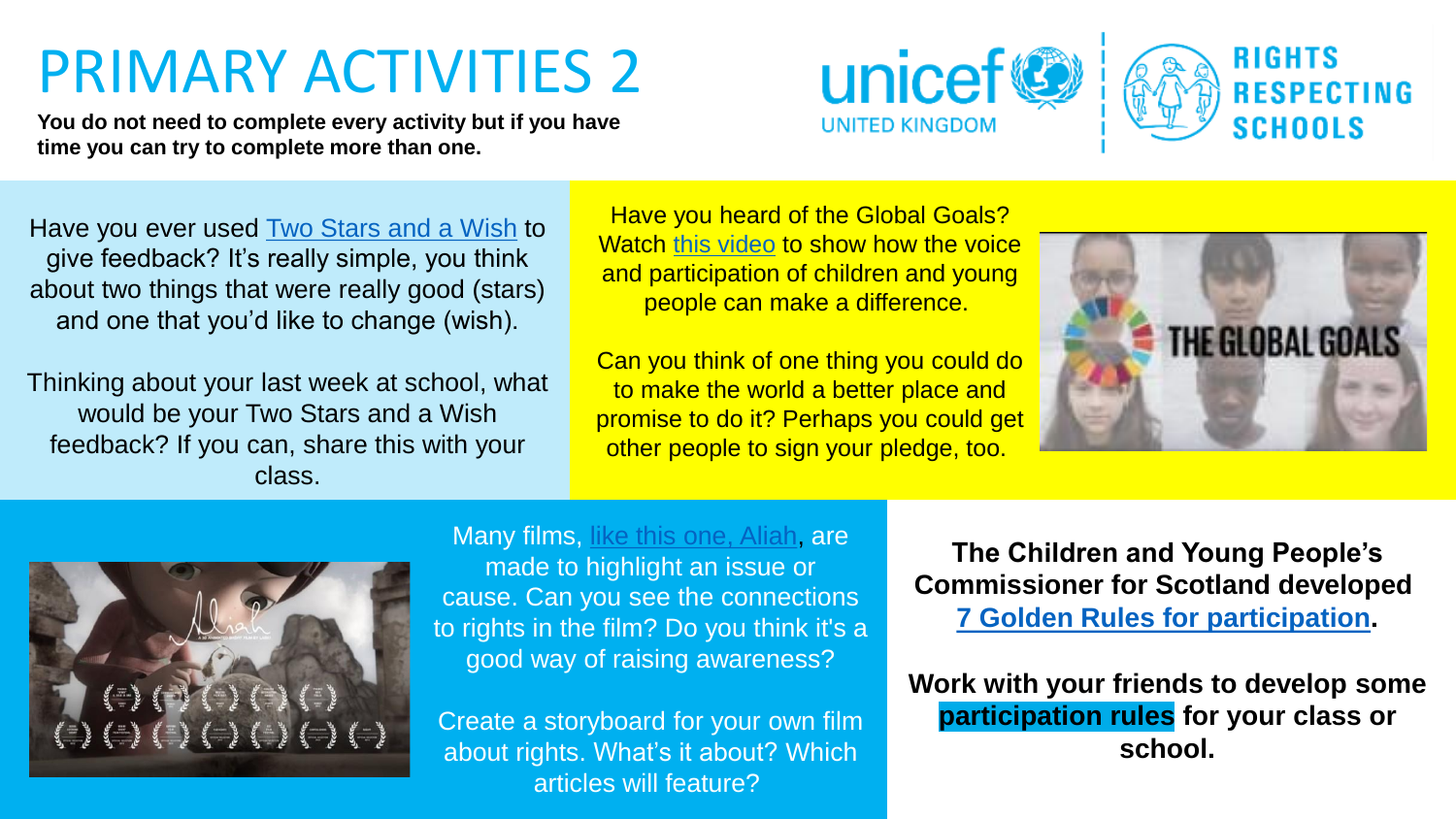## REFLECTION



#### **Play the video and then try to find somewhere peaceful to think about these questions…**

- Do you think things will go back to the way they were when the pandemic is over? Do you want them to?
- What might normal look like in future? What would you like to see? Are rights important in this future?
- What part can you, your friends and your family play in creating a better normal? How can your choice and your voice make a difference?